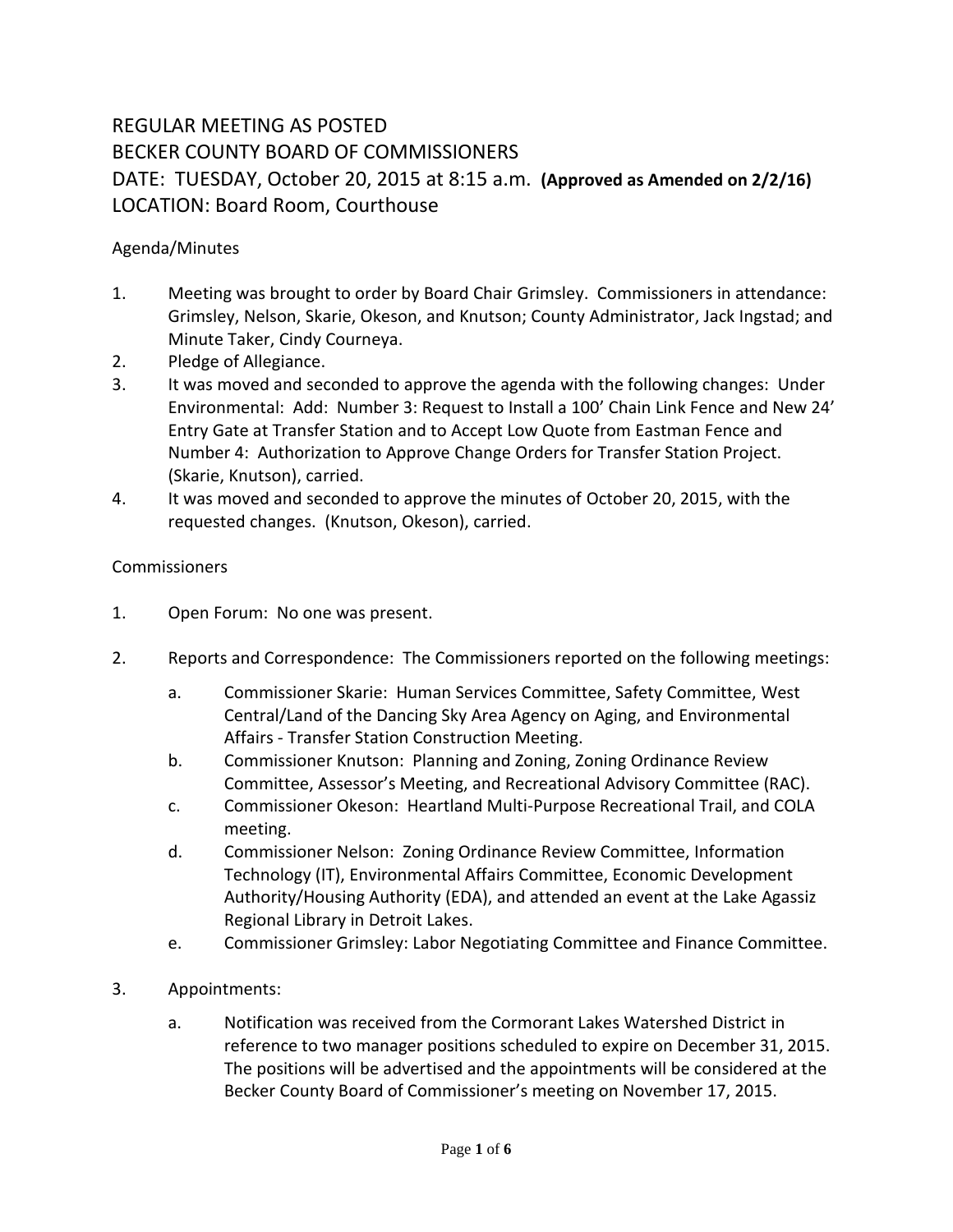Auditor-Treasurer: Mary Hendrickson presented:

- 1. It was moved and seconded to approve the following Tobacco License Renewals, as presented:
	- a) County 6 Gas & Bait Lakeview Township;
	- b) Ice Cracking Lodge Round Lake Township;
	- c) Seven Sisters Lake View Township;
	- d) Lakes Corner Liquors, LLC Erie Township;
	- e) Richwod General Store Richwood Township;
	- f) Richwood Off-Sale, Inc. Richwood Township;
	- g) Hoslers Two Inlets Country Store Two Inlets Township
	- h) Elbow Lake Store & Bar Round Lake Township;
	- i) Townsquare Beverage, LLC Lakeview Township;
	- j) Randy's Lake Eunice Lake Eunice Township;
	- k) Chief Corner Store Pine Point Township;
	- l) Tri-Lakes Roadhouse (Dirty Jean, LLC) Cormorant Township;
	- m) Cormorant Store, Inc. Cormorant Township;
	- n) Hotel Shoreham Lakeview Township;
	- o) Sunlite Bar & Grill Detroit Township;
	- p) Lakes of Coffee & Liquor Cormorant Township;
	- q) Community Co-ops of Lake Park Lake Park Township;
	- r) Toad Lake Store Toad Lake Township;
	- s) Strawberry Lake Store Sugar Bush Township;
	- t) 59'er Detroit Township;
	- u) The Pub Cormorant Township;
	- v) Four Corners Erie Township

(Nelson, Knutson), carried.

- 2. It was moved and seconded to accept the August 2015 Cash Comparison and Investment Summary, as presented. (Okeson, Nelson), carried.
- 3. Mary Hendrickson presented a summary and overview on results of the Tax Forfeited Land Sale held on October 3<sup>rd</sup> and also the Timber Auction held on October 9<sup>th</sup>.

Finance Committee: Mary Hendrickson presented:

- 1. It was moved and seconded to approve the Regular Claims, Auditor's Warrants, and Over 90-Day Claims as follows:
	- a. Auditor's Warrants (Tuesday Bills):
		- i. 10/06/2015 in the amount of \$153,723.05;
		- ii. 10/07/2015 in the amount of \$1,028.76.
	- b. Over 90-Day Claims
		- i. St. Mary's EMS in the amount of \$2,110.06; invoice just received;
		- ii. Farnum's in the amount of \$141.23; invoice just received.

(Knutson, Skarie), carried.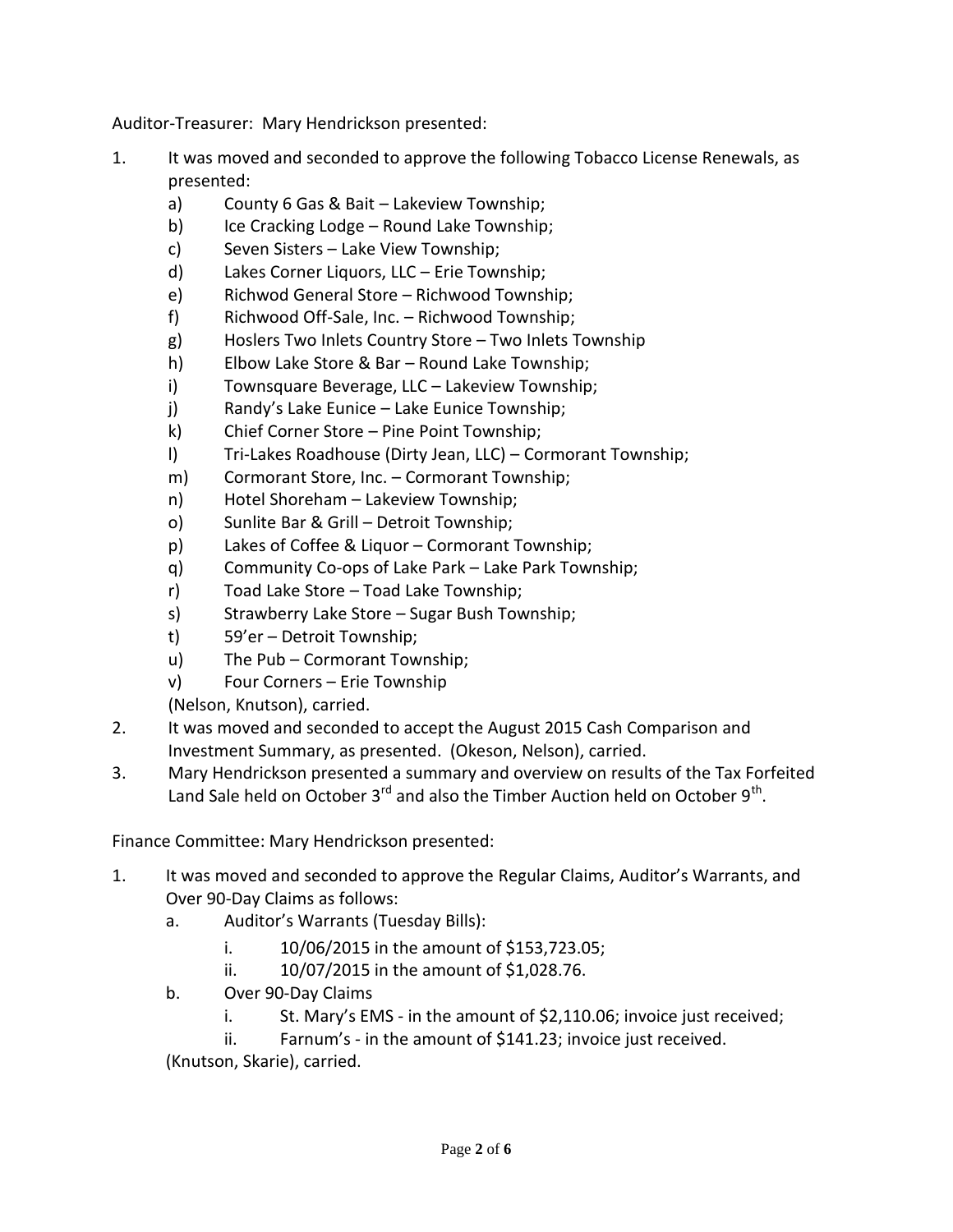- 2. It was moved and seconded to approve the purchase and installation of a Trailer Tarp for a walking floor trailer at Environmental Services from TRS Industries, Fargo, ND with the quote of \$2,378.30, plus any applicable tax. (Nelson, Knutson), carried.
- 3. It was moved and seconded to approve the purchase of a new Card Access System for the County from ITS of Sioux Falls, SD at a cost of \$50,996.00, to include new Gallagher T11 Mifare Readers and electrical assembly work, and then an additional \$1,200 for a laminator, for a total cost of \$52,196.00, and with funding from the Recorder's Designated Funds. (Nelson, Knutson), carried. It was noted that this purchase is also contingent upon results from the Jail Architect, to confirm that it will be compatible with the new jail.
- 4. It was moved and seconded to approve the purchase to replace four (4) desktop computers at a cost of \$597.00 each, for a total of \$2,388.00; six (6) laptop computers at a cost of \$850.00 each, for a total of \$5,100.00; and six (6) docking stations at a cost of \$125.00 each, for a total of \$750.00, for the County Attorney's office, with the items purchased at State Contract Price, for a combined total cost of \$8,238.00. (Nelson, Okeson), carried.

# Assessor: Steve Carlson presented:

1. It was moved and seconded to approve Resolution 10-15-2A, to eliminate the Chief Deputy Assessor position once it has been vacated and to create and fill another full-time Deputy Assessor position. (Knutson, Nelson), carried. Board Chair Grimsley also requested that the Assessor's Committee, to include Commissioner Knutson and County Administrator, Jack Ingstad, review the applications.

Environmental: Steve Skoog presented:

- 1. It was moved and seconded to approve Resolution 10-15-2E, as presented, to award the Solid Waste Transportation Hauling Contract to Baer of Lake Park, Inc., at the low quote of \$3.16 per running mile to the Fargo Landfill and \$4.25 per running mile to the Perham Resource Recovery Facility. (Knutson, Skarie), carried.
- 2. It was moved and seconded to approve the purchase of a 40 yard roll-off container, as presented, from Fabwurx, Inc., at the low quote of \$5,000. (Skarie, Knutson), carried.
- 3. It was moved and seconded to approve the installation of a 100' Chain Link Fence and New 24' Entry Gate at the Transfer Station, as presented, and to award the low quote of \$4,900.00 to Eastman Fence, and to include any applicable tax. (Knutson, Nelson), carried.
- 4. Discussion was held in reference to the request to approve construction change orders for the Transfer Station Project, as presented. It was moved and seconded to authorize County Administrator, Jack Ingstad, to sign off on any change order requests, with approval of the Environmental Services Committee, at an amount of up to \$5,000.00, and also for any deductions. (Knutson, Skarie), carried.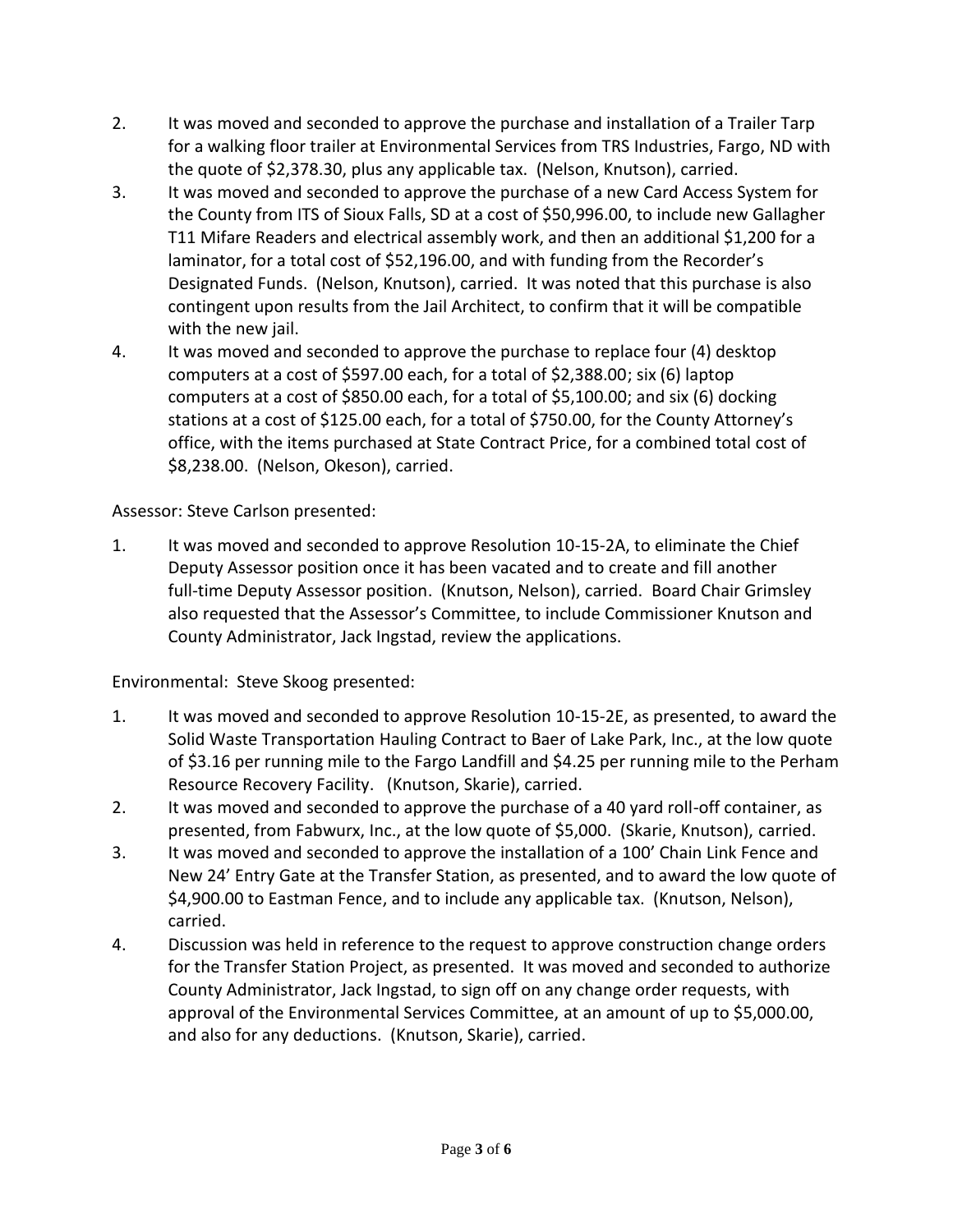Human Services: John Dinsmore presented:

- 1. It was moved and seconded to approve the Purchase of Service Agreement with Lutheran Social Services for Conservatorship/Guardianship Services, as outlined in said agreement. (Skarie, Knutson), carried.
- 2. It was moved and seconded to approve the submission of the 2016-2017 Minnesota Family Investment Program (MFIP) Biennial Service Plan to the Minnesota Department of Human Services. (Knutson, Okeson), carried.
- 3. It was moved and seconded to approve Resolution 10-15-2D, to hire a full-time Social Worker from the Merit System and to allow backfilling, if the position is filled from within the agency. (Nelson, Knutson), carried.
- 4. It was moved and seconded to approve the Human Services Claims for Human Services, Community Health, and Transit, as presented. (Knutson, Skarie), carried.

# EDA/NRM-Parks & Recreation: Guy Fischer presented:

- 1. Jessica Wiedenmeyer, Clerk-Treasurer for the City of Audubon, was present and discussion was held. It was moved and seconded to approve revised Resolution 10-15- 2C, as presented, that Becker County supports the development of a Letter of Intent for the MN Department of Transportation's Safe Routes to School (SRTS) Infrastructure Grant Program and/or the Transportation Alternatives Program (TAP) Application for the City of Audubon; and that upon approval of the grant, the County enter into an agreement with the State of Minnesota for the SRTS and/or TAP project. (Nelson, Skarie), carried. It was also suggested that if the grant is approved, that funding be worked out then, with the recommendation that the City of Audubon contribute towards the project.
- 2. Detroit Lakes Community Development Director, Larry Remmen, City Attorney Charlie Ramstad, and Detroit Mountain Area Representative, Mark Fritz was present. It was moved and seconded to approve Resolution 10-15-2B, that Becker County supports the Detroit Mountain Recreation Area Greater Minnesota Regional Parks and Trails Commission (GMRPTC) Grant Application; and authorizes the Recreational Advisory Committee to finalize the Recreational Facility Development and Maintenance Services Agreement and Budget, as part of the GMRPTC Grant Application; and for the County Administrator, Jack Ingstad, and Board Chair, Ben Grimsley, to enter into and sign said agreement with the City of Detroit Lakes and Detroit Mountain Recreation Area, on behalf of Becker County, pending review/approval by the County Attorney, and with ratification of the agreement by the Board. (Okeson, Skarie), carried.

Planning and Zoning: Eric Evenson-Marden presented:

1. It was moved and seconded to concur with the Planning Commission (October 13, 2015), to approve a Conditional Use Permit (CUP), as submitted by Osage Sportsman Club, Inc., for expansion of the existing Sportsman Club Shooting Range; to include harvesting of timber to add three additional trap shooting lanes (for four total), rearrangement of the 250 yard range, parking area, and eventually a new club house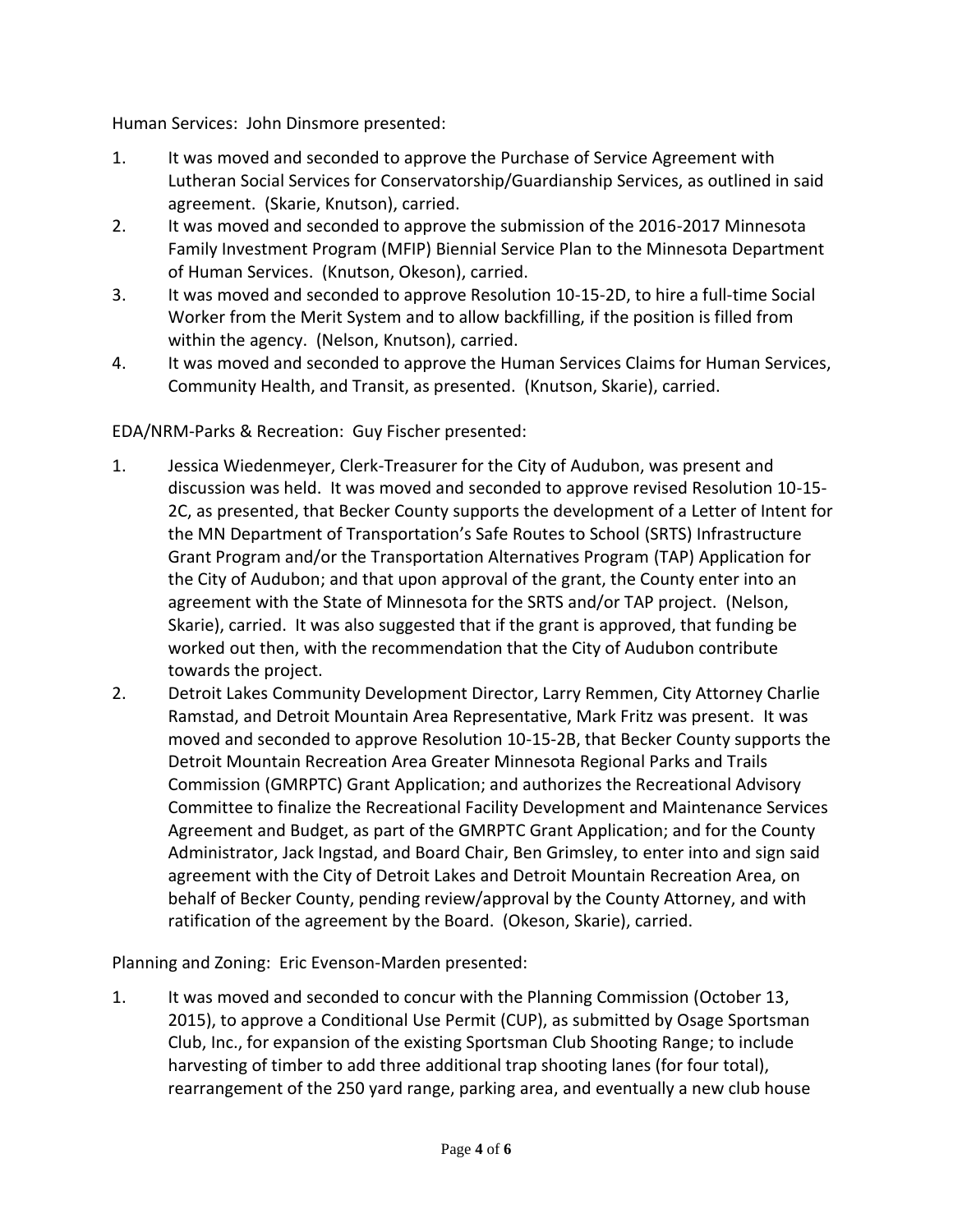and warming house, in an Agricultural Zone, with the project located at 25108 County Highway 48 in Osage Township. (Knutson, Nelson), carried. It is noted that there were a number of citizens present and no one spoke against the request. Park Rapids Trapshooting Coach, Jerry Hoefs, spoke in support of the expansion, noting that it will make it possible to accommodate more students at one time.

- 2. It was moved and seconded to concur with the Planning Commission (October 13, 2015), to deny the request for a Surface Water Use Ordinance, as submitted by James Hofman, on behalf of the petitioners of the Blueberry Lake Ordinance Request, with the specific request for a 5 mph speed limit or no wake on Blueberry Lake. (Skarie, Nelson), carried. It is noted that Board Chair Grimsley requested any public feedback and no one spoke for or against the Ordinance.
- 3. It was moved and seconded to concur with the Planning Commission (October 13, 2015), to approve the request, as submitted by David Hiltner, for a change of zone from Agricultural to Residential for a Preliminary Plat consisting of six (6) tracts, due to the request meets the criteria of the Ordinance, with the project located at 15022 West Munson Lane in Lake View Township. (Nelson, Okeson), carried.
- 4. It was moved and seconded to concur with the Planning Commission (October 13, 2015), to approve the request, as submitted by Keith and Diane Ketcher, for a change of zone from Commercial to Residential, to reflect the current use of the property and due to the request meets the criteria of the ordinance and would not be detrimental to the area, with the project located at 24162 County Hwy. 48 in Osage Township, Straight Lake. (Nelson, Knutson), carried.
- 5. It was moved and seconded to concur with the Planning Commission (October 13, 2015), to approve the request, as submitted by Jeff and Kathy Perrine, for a Certificate of Survey for two (2) tracts of land, with Tract A consisting of 3.28 useable acres and Tract B consisting of 3.12 useable acres on a Recreational Development Lake in an Agricultural Zone, due to the request meets the criteria of the Ordinance, with the project located at 21258 West Height of Land Drive in Height of Land Township. (Knutson, Skarie), carried.
- 6. It was moved and seconded to concur with the Planning Commission (October 13, 2015), to approve the request, as submitted by Sylvia Shipman, for a Certificate of Survey for two (2) tracts of land, with Tract B consisting of 8.1 acres and the remnant tract (Tract C) consisting of 40.4 acres on a Natural Environmental Lake in an Agricultural Zone, due to the request meets the criteria of the Ordinance, with the project located at 10416 County Road 147 in Lake Eunice Township, Buck Lake. (Okeson, Nelson), carried.
- 7. It was moved and seconded to concur with the Planning Commission (October 13, 2015), to approve the request, as submitted by Donald and Pamela Skarie, for a Conditional Use Permit (CUP), to operate rental storage buildings for monthly rental on an Agricultural zoned property, due to the request meets the criteria of the Ordinance and would not be detrimental to the area, with the project located at 25793 County Road 149 in Detroit Township. (Nelson, Knutson), carried. It was noted that Commissioner Skarie abstained.